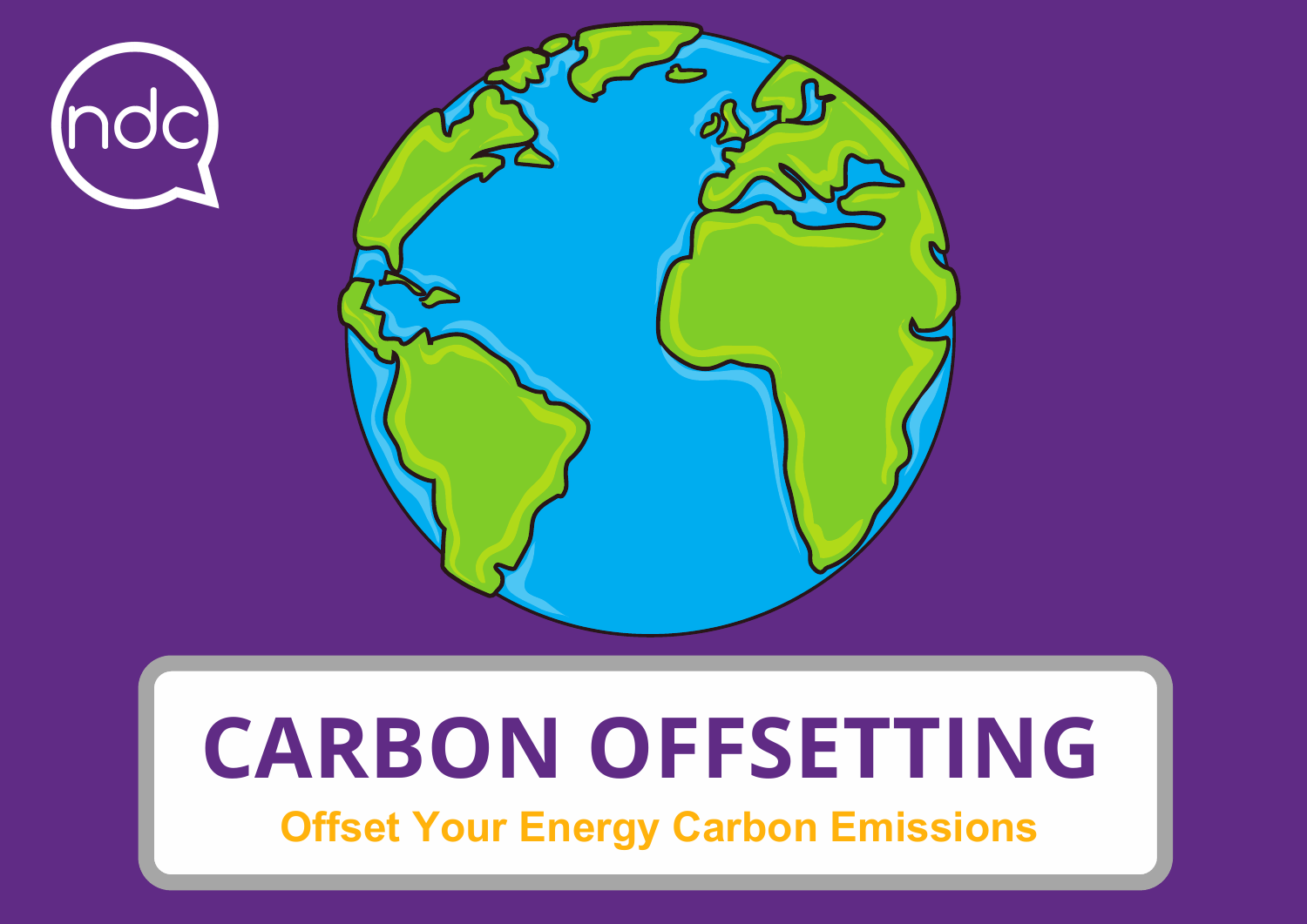## **WHAT IS CARBON OFFSETTING?**

The more a business can do to reduce its carbon footprint the better for the planet!

There will, however, always be a point where you've done all you can and you're still leaving a mark. This is where more and more businesses are choosing to offset their remaining carbon emissions by purchasing carbon credits. One carbon credit covers the cost of reducing the world's CO2 emissions by 1 tonne, by investing in projects such as renewable energy generation or deforestation programmes. Your energy consumption still happens, and the CO2 is still emitted, but elsewhere in the world an action is taken to offset it.



# **HOW MUCH DOES IT COST?**

The average cost for a SME to offset their gas and electricity usage is 1% of their spend. So a customer who spends £8k/year on electricity and £4k/year on gas would need to spend about £120 on carbon credits to completely neutralise that usage for the whole year. With your annual gas and electricity usage, we will calculate how many carbon credits you need to buy to offset it. If you're not sure what your annual usage is, we'll help you work it out!

# **WHAT ARE THE BENEFITS?**

- ✓ You are doing your bit to help save the environment!
- ✓ You can advertise that you offset your carbon emissions providing a strong, positive, forwardthinking message.
- ✓ You'll receive a certificate to put on display confirming that your business has offset your gas and electricity usage for a given year.
- ✓ You'll receive a digital badge that you can add to your website and marketing material.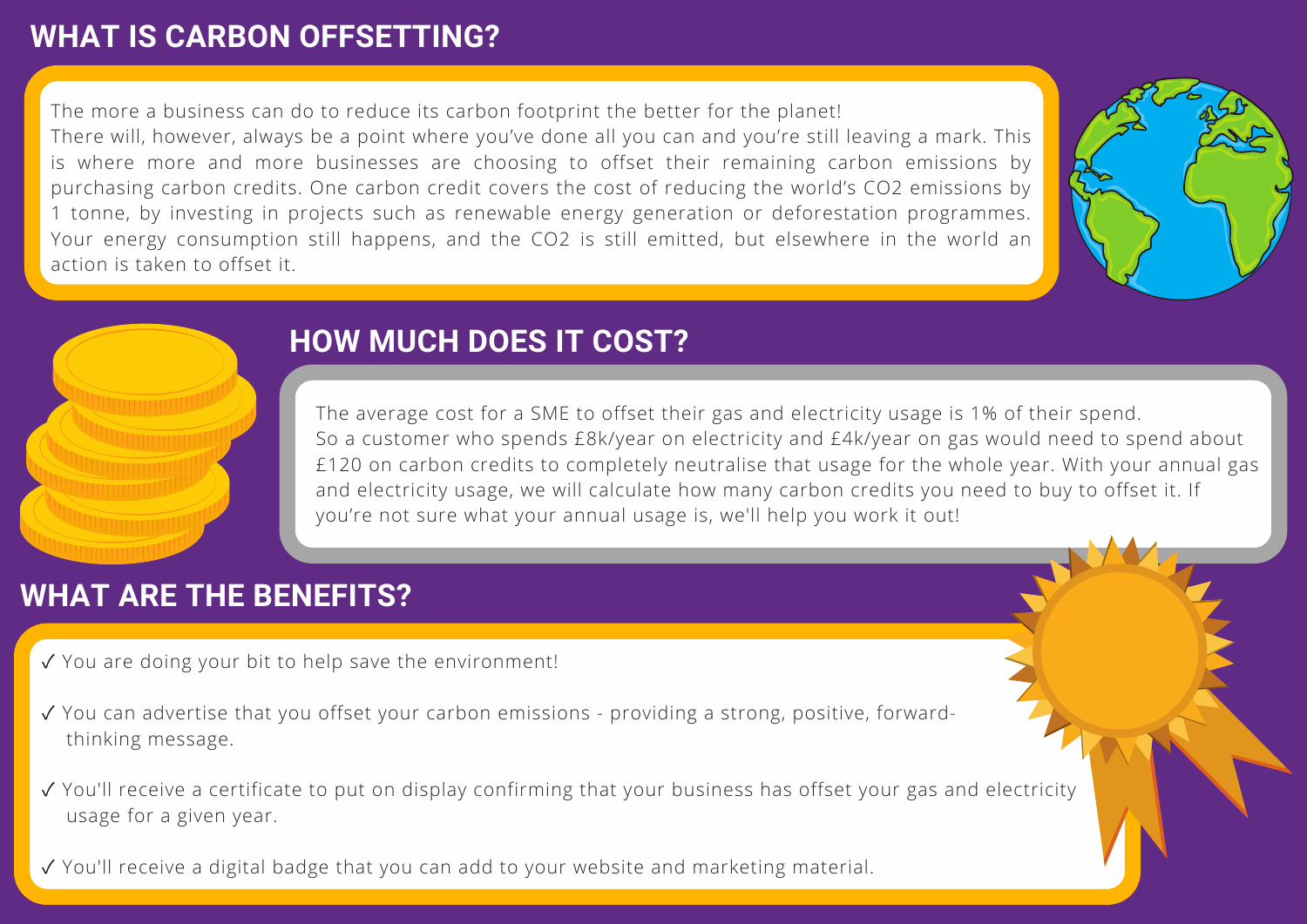The carbon credits you will purchase are managed via a very intelligent system. Once purchased, they are 'retired' which means that no one else can buy the same carbon credits. We will show you how to view the purchase and subsequent retirement of your credits on the registry. The projects you will be supporting have all been certified against the Verified Carbon Standard's rigorous set of rules and requirements. Feel free to ask for more information.

#### **WHAT PROJECTS WILL WE SUPPORT?**

We have two portfolios to choose from. The Green portfolio supports renewable energy projects such as wind and solar farms. For a little extra per tonne we have the Green Plus portfolio which supports projects such as Indonesian forest and peatland conservation, protecting numerous endangered and vulnerable species including the Bornean Orangutan.

## **CAN I OFFSET MY PERSONAL FOOTPRINT?**

Yes. You can offset any source of carbon emissions you want. For example, you could offset your home gas and electricity usage, or choose to offset the impact of your holiday flight.